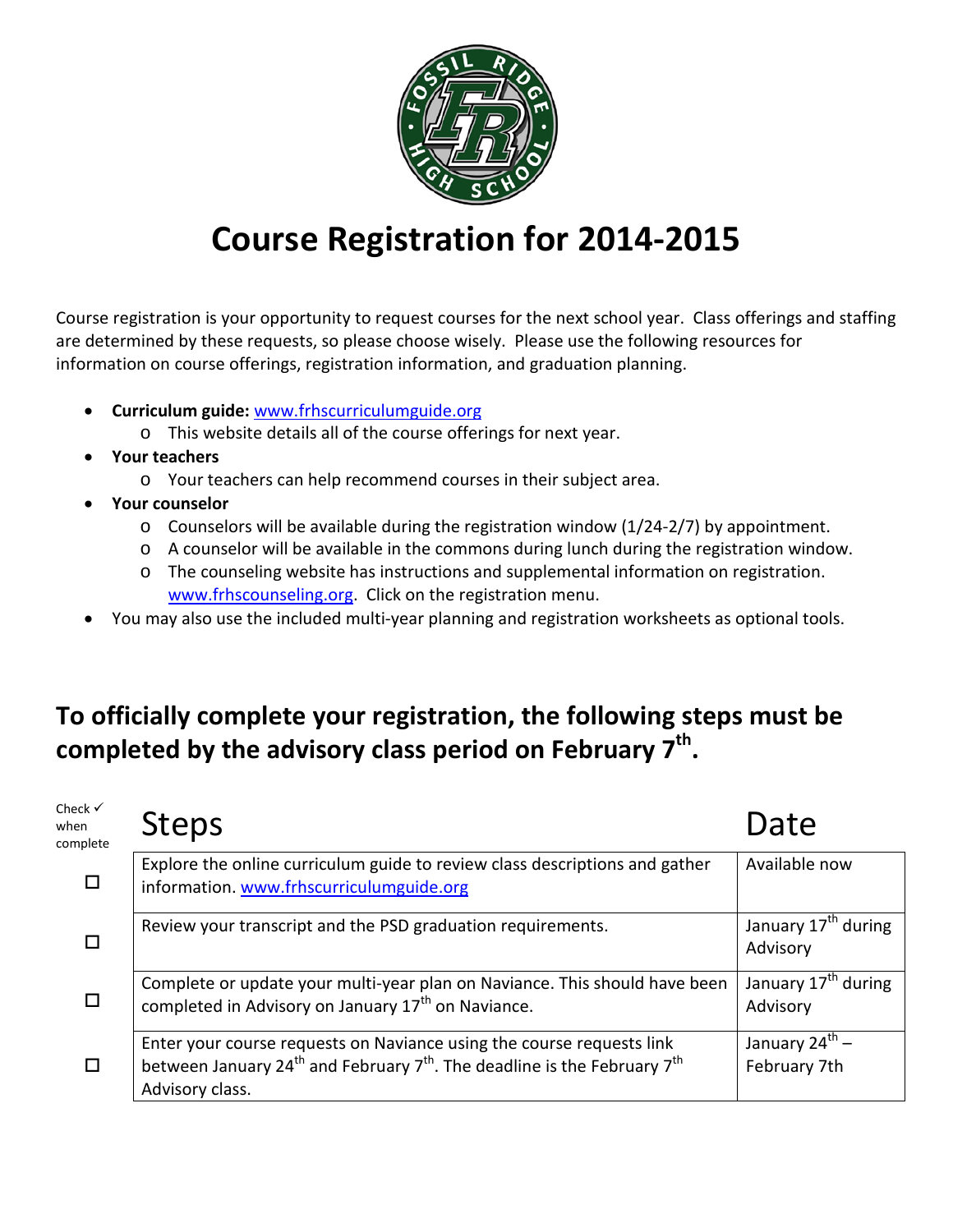### **PSD Graduation Requirements**

Your Fossil Ridge transcript will show your status in meeting these requirements. To see lists of classes that meet each 2015+ graduation category, please see the "Classes by Graduation Requirement Category" index in the online Curriculum Guide [\(www.frhscurriculumguide.org\)](http://www.frhscurriculumguide.org/). Contact your FRHS counselor for any questions.

|                                |                                                  | <b>Class of 2015+</b>       |                               |                                                                                                                                                                                                                                                                                                                                                            |
|--------------------------------|--------------------------------------------------|-----------------------------|-------------------------------|------------------------------------------------------------------------------------------------------------------------------------------------------------------------------------------------------------------------------------------------------------------------------------------------------------------------------------------------------------|
| Category                       | <b>Required Credits</b>                          |                             | <b>Typical Grade(s) Taken</b> | <b>Sample Selective College Minimum</b>                                                                                                                                                                                                                                                                                                                    |
|                                |                                                  |                             |                               | <b>Admission Requirements</b>                                                                                                                                                                                                                                                                                                                              |
| <b>Mathematics</b>             | $30$ (3 years)                                   | $9^{th} - 12^{th}$          |                               | 30-40 credits (3-4 years)                                                                                                                                                                                                                                                                                                                                  |
| <b>Language Arts</b>           | $40$ (4 years)                                   | $9^{th} - 12^{th}$          |                               | 40 credits (4 years)                                                                                                                                                                                                                                                                                                                                       |
| <b>Science</b>                 | $30$ (3 years)                                   | $9^{th} - 12^{th}$          |                               | 20-30 credits (2-3 years)                                                                                                                                                                                                                                                                                                                                  |
| <b>Civics/Government</b>       | $5(1/2 \text{ year})$                            | $12^{th}$                   |                               | 20-30 credits (2-3 years) total of Social                                                                                                                                                                                                                                                                                                                  |
| <b>U.S. History</b>            | $10$ (1 year)                                    | $11^{th}$                   |                               | <b>Studies classes</b>                                                                                                                                                                                                                                                                                                                                     |
| <b>Social Studies</b>          | $10$ (1 year)                                    | $10^{\text{th}}$            |                               |                                                                                                                                                                                                                                                                                                                                                            |
| <b>World Language/Culture</b>  | $10$ (1 year)                                    | $9^{th}$ -12 <sup>th</sup>  |                               | 20-30 credits (2-3 years)                                                                                                                                                                                                                                                                                                                                  |
| <b>Fine &amp; Applied Arts</b> | $10$ (1 year)                                    | $9^{th} - 12^{th}$          |                               |                                                                                                                                                                                                                                                                                                                                                            |
| <b>Economics</b>               | $5(1/2 \text{ year})$                            | $11^{th} - 12^{th}$         |                               |                                                                                                                                                                                                                                                                                                                                                            |
| <b>Personal Finance</b>        | $5(1/2 \text{ year})$                            | $10^{th}$ -12 <sup>th</sup> |                               |                                                                                                                                                                                                                                                                                                                                                            |
| <b>Humanities</b>              | $5(1/2 \text{ year})$                            | $10^{th}$ -11 <sup>th</sup> |                               |                                                                                                                                                                                                                                                                                                                                                            |
| <b>Wellness</b>                | $12.5$ (1 & 1/2 year*)                           | $9^{th} - 12^{th}$          |                               | *Information on wellness waivers can be found in the Athletics section of the Curriculum Guide                                                                                                                                                                                                                                                             |
| <b>Health Education</b>        | $2.5$ (1/2 year*)                                | $10^{\text{th}}$            |                               | *Health class (3070) now counts for 2.5 "Health Education" and 2.5 "Elective"                                                                                                                                                                                                                                                                              |
| <b>Electives</b>               | 65 (6 $%$ years)                                 | $9^{th} - 12^{th}$          |                               |                                                                                                                                                                                                                                                                                                                                                            |
|                                | 240 credits (total minimum required to graduate) |                             |                               |                                                                                                                                                                                                                                                                                                                                                            |
|                                |                                                  |                             |                               | Note: The PSD minimum graduation requirements represent the minimum standard needed to graduate from high<br>school. Students are encouraged to maximize their time in high school and take additional courses of academic rigor<br>and interest areas. Students are also encouraged to be mindful of college admission requirements, and are supported in |

and interest areas. Students are also encouraged to be mindful of college admission requirements, and are supported in researching colleges of interest.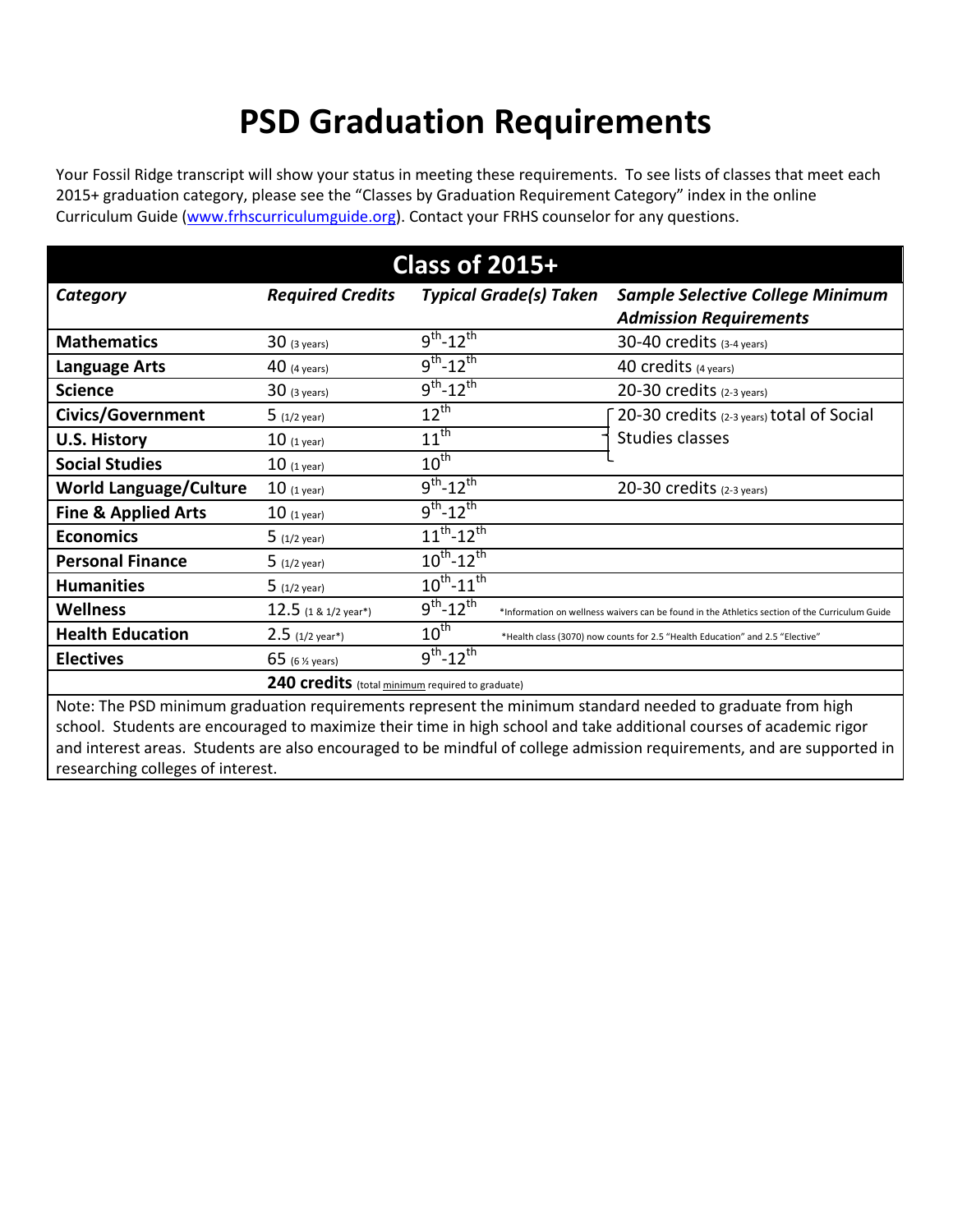### **FRHS 10th Grade Registration Worksheet 2014-2015**

#### Student Name: \_\_\_\_\_\_\_\_\_\_\_\_\_\_\_\_\_\_\_\_\_\_\_\_\_\_\_\_\_\_\_\_\_\_\_Student ID: \_\_\_\_\_\_\_\_\_\_\_\_\_\_\_Counselor: \_\_\_\_\_\_\_\_\_\_\_\_\_\_\_\_\_\_\_\_\_\_\_

Directions: Place a √ in the course checkbox. Year long courses are 10 credits. Semester courses are 5 credits. When all courses are chosen, the total number of credits should equal 70 in the "Total Credits" box (on back side). Consult the Curriculum Guide for information, prerequisites, and for credit hours. Courses in orange indicate there is a prerequisite required.

|                                      | Language Arts Requirement (10 cr.)                                       | ✓ |            | <b>World Language Options (10 cr.)</b>                     |
|--------------------------------------|--------------------------------------------------------------------------|---|------------|------------------------------------------------------------|
| 5412                                 | World Literature and Composition                                         |   | 4730       | Spanish 1                                                  |
| 5413                                 | Pre AP World Literature and Composition                                  |   | 4770       | Spanish 2 Recommended C or better in Level 1               |
|                                      | <b>Mathematics Requirement (10 cr.)</b>                                  |   | 4810       | Spanish 3 Recommended C or better in Level 2               |
| 6230                                 | Algebra 1                                                                |   | 4840       | Spanish 4 Recommended C or better in Level 3               |
| 6240                                 | Geometry                                                                 |   | 4870       | AP Spanish Level 5 C or better in Level 4                  |
| 6250                                 | Algebra 2                                                                |   | 4872       | AP Spanish Literature                                      |
| 6275                                 | ÆD<br><b>College Algebra</b>                                             |   | 4886       | <b>Spanish Communication Literacy</b>                      |
| 6276                                 | <b>College Trigonometry</b>                                              |   | 4710       | French 1                                                   |
| 6280                                 | <b>Pre-Calculus</b>                                                      |   | 4750       | French 2 Recommended C or better in Level 1                |
| 6295                                 | <b>AP Statistics</b>                                                     |   | 4790       | <b>French 3</b> Recommended C or better in Level 2         |
| 6290                                 | 匈<br><b>AP Calculus AB</b>                                               |   | 4820       | <b>French 4</b> Recommended C or better in Level 3         |
| 6291                                 | 噢<br><b>AP Calculus BC</b>                                               |   | 4820CEFRCC | <b>FRCC French Level 4</b>                                 |
| 6297                                 | рĐ<br><b>Calculus III</b>                                                |   | 4820       | AP French Level 5 C or better in Level 4                   |
| 6146                                 | Data Analysis & Probability*                                             |   | 4720       | German 1                                                   |
| 6246                                 | Discrete Mathematics*                                                    |   | 4760       | German 2 Recommended C or better in Level 1                |
|                                      | *Indicates teacher approval is required (information can be found in the |   | 4800       | German 3 Recommended C or better in Level 2                |
| <b>Curriculum Guide and website)</b> |                                                                          |   | 4830       | German 4 Recommended C or better in level 3 PD             |
|                                      | Social Studies Options (10 cr.)                                          |   | 4860       | AP German Level 5 C or better in Level 4                   |
| 7210                                 | World Geography and Culture                                              |   |            |                                                            |
|                                      |                                                                          |   |            | Language Arts Options (5 cr.) unless otherwise noted       |
| 7227                                 | AP Human Geography                                                       |   | 5240       | <b>Advanced Acting &amp; Production</b>                    |
|                                      | <b>Science Requirement (10 cr.)</b>                                      |   | 5900       | Argumentation & Debate                                     |
|                                      | Students must complete a Biology and Earth Systems Science class before  |   | 5250       | Basic Speech                                               |
| selecting a Science Elective Option. |                                                                          |   | 3770HUE    | <b>Classical Humanities</b>                                |
| 6710                                 | <b>Biology</b>                                                           |   | 5220       | <b>Creative Writing</b>                                    |
| 6709                                 | Pre AP Biology                                                           |   | 5071       | <b>Best Buddies Drama</b>                                  |
| 6809                                 | <b>Earth Systems Science</b>                                             |   | 5910       | <b>Forensics</b>                                           |
|                                      | <b>Science Elective Options (10 cr.)</b>                                 |   | 5227       | Introduction to Acting                                     |
| 6790                                 | Chemistry                                                                |   | 5270FR     | Journalism 1 (10 cr.)                                      |
| 6804                                 | <b>Advanced Chemistry</b>                                                |   | 5280       | Journalism 2* (10 cr.)                                     |
| 6800                                 | <b>AP Chemistry</b>                                                      |   | 5275/5290  | 21 <sup>st</sup> Century Media & TV Production 1* (10 cr.) |
| 6822                                 | <b>AP Physics I</b>                                                      |   | 5291       | TV Production 2 (10 cr.)                                   |
| 6823                                 | <b>AP Physics II</b>                                                     |   | 5229       | <b>Theatre Foundations</b>                                 |
| 6826                                 | <b>AP Physics C</b>                                                      |   | 1373       | Acting in Film (10 cr.)                                    |
| 6770                                 | <b>Environmental Science</b>                                             |   | 1374       | Film Studies Introduction to Film Analysis                 |
| 6840/6860                            | Botany, Microbiology/Zoology                                             |   | 5271       | <b>Technical Reading and Writing</b>                       |
| 6850/                                | Cell Biology and Genetics/                                               |   | 5239       | <b>Technical Theatre Certification</b>                     |
| 6748CEFRCC<br>6881                   | $\frac{1}{\sqrt{2}}$<br><b>FRCC Biotechnology</b><br>Astronomy           |   | 5720       | Yearbook Production A & B* (10 cr.)                        |
| 6735                                 | Science Olympiad (5 cr.)                                                 |   | 5740       | <b>Writing for Literary Publication</b>                    |

*Curriculum Guide and website)*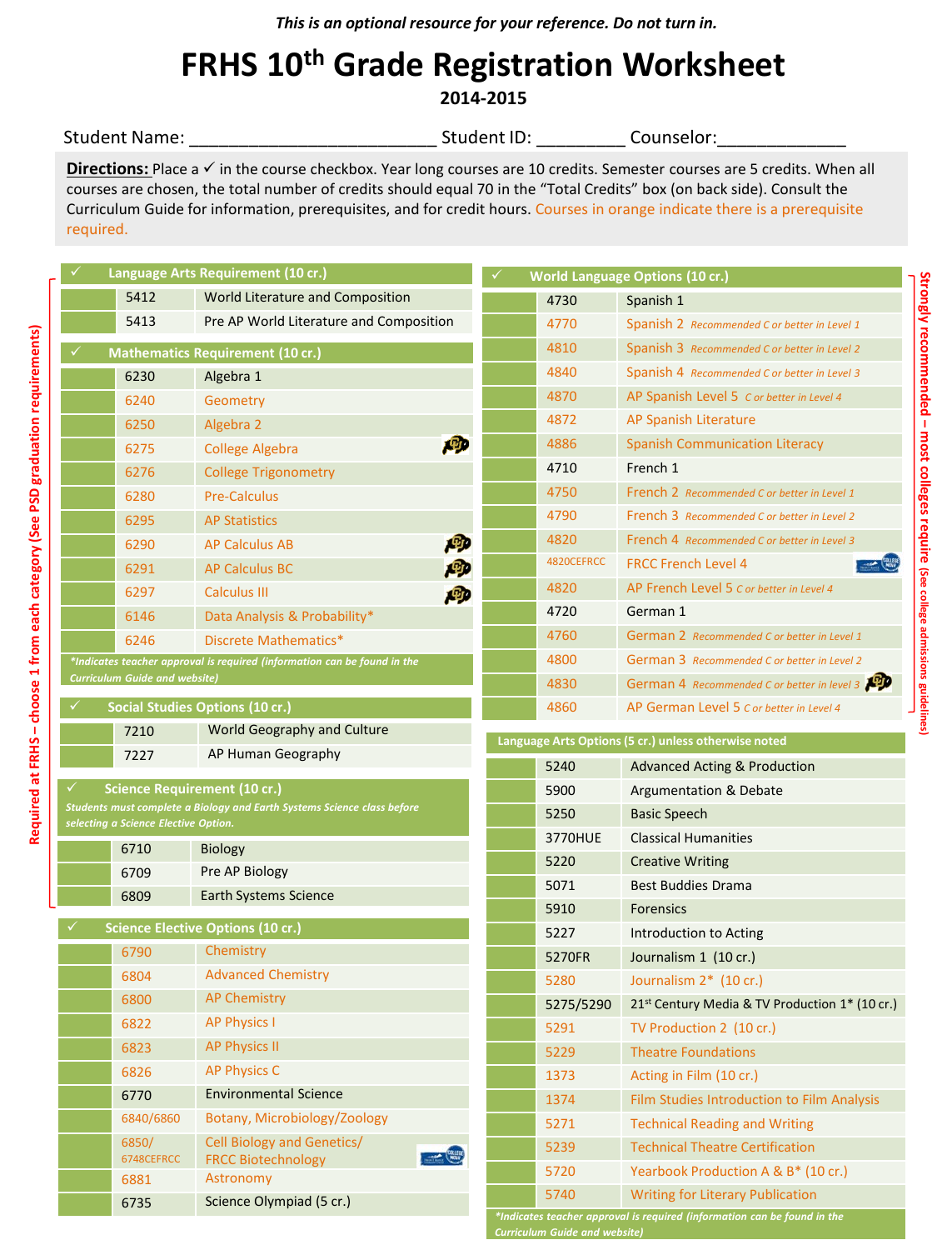### **10th Grade Elective Options:**

Choose from this page to fill your remaining credits.

|                                     | <b>Business Options (5 cr.)</b> unless otherwise noted            |                                   | <b>Physical Education Options (5 cr.)</b>                                                                                                                |              |                           | <b>Visual Arts Options (5 cr.)</b>                                                                     |
|-------------------------------------|-------------------------------------------------------------------|-----------------------------------|----------------------------------------------------------------------------------------------------------------------------------------------------------|--------------|---------------------------|--------------------------------------------------------------------------------------------------------|
| 1851                                | Introduction to Business                                          | 3204                              | <b>Physical Education 1</b>                                                                                                                              |              | 1210                      | Design Foundations of Art*                                                                             |
| 1750 or<br>9271CEFRCC               | <b>Computer Applications or</b><br><b>COLLEGE COLLEGE</b>         | 3070                              | Health                                                                                                                                                   |              | 1220                      | <b>Digital Design</b>                                                                                  |
| 1751                                | <b>FRCC Intro to PC Applications</b><br>Game Design & Development | 3010                              | <b>Beginning Weight Training</b>                                                                                                                         |              | 1240                      | <b>Drawing</b>                                                                                         |
| 1754                                | Game Design II (Mobile Apps)                                      | 3012                              | <b>Advanced Weight Training</b>                                                                                                                          |              | 1280                      | Painting                                                                                               |
| 1758                                | <b>Sports and Entertaining Marketing</b>                          | 3066 (FA)                         | Athletic Weights & Conditioning* Co-ed                                                                                                                   |              | 1270                      | <b>Jewelry</b>                                                                                         |
| 1760                                | <b>Marketing</b>                                                  | 3068 (SP)<br>3066F (FA)           | Athletic Weights & Conditioning* Co-ed<br>Athletic Weights & Conditioning* Women only                                                                    |              | 1290                      | Printmaking                                                                                            |
| 1766                                | Web Design I                                                      | 3068F (SP)                        | Athletic Weights & Conditioning* Women only                                                                                                              |              | 1320                      | Pottery                                                                                                |
| 1767 or                             | Web Design II or                                                  | 3067                              | <b>Aerobics</b>                                                                                                                                          |              | 1330                      |                                                                                                        |
| 1767CEFRCC                          | <b>COLEER</b><br><b>FRCC Web Design II</b>                        | 3075                              | <b>Adv. Aerobics and Dance Plus</b>                                                                                                                      |              |                           | Sculpture                                                                                              |
| 1776                                | <b>International Business</b>                                     | 3077                              | <b>Team Sports</b>                                                                                                                                       |              | 1300                      | Photography I                                                                                          |
| 1810                                | Accounting I                                                      | 3590                              | Integrated PE                                                                                                                                            |              | 1310                      | <b>Creative Photography</b>                                                                            |
| 1831                                | <b>Accounting II</b>                                              | the Curriculum Guide and website) | *Indicates teacher approval is required (information can be found in                                                                                     |              | 1311                      | <b>Advanced Photography</b>                                                                            |
| 1832                                | <b>Accounting III</b>                                             |                                   | <b>Social Studies Options (5 cr.)</b>                                                                                                                    |              | 1292                      | <b>Advanced Digital Design</b>                                                                         |
| 1910<br>1930                        | <b>Business Law</b><br>Finance                                    |                                   |                                                                                                                                                          |              | 1241                      | <b>Advanced Drawing</b>                                                                                |
| 1940                                | Management                                                        | 7240                              | Psychology                                                                                                                                               |              | 1281                      | <b>Advanced Painting</b>                                                                               |
|                                     |                                                                   | 7242                              | Sociology                                                                                                                                                |              | 1271                      | <b>Advanced Jewelry</b>                                                                                |
|                                     | Family & Consumer Science Options (5 cr.)                         | 7260                              | Anthropology                                                                                                                                             |              | 1322                      | <b>Advanced Pottery</b>                                                                                |
| 4210                                | <b>Financial Life Management</b>                                  |                                   | <b>Technology Education Options (5 cr.) unless</b>                                                                                                       |              | 1331                      | <b>Advanced Sculpture</b>                                                                              |
| 4310                                | Child Development                                                 | otherwise noted                   |                                                                                                                                                          |              | 1340                      | <b>Studio Art History</b>                                                                              |
| 4340                                | Interior Design I                                                 | 6320                              | Intro to Computer Science                                                                                                                                |              |                           | * This course is strongly encouraged during freshman year to                                           |
| 4390                                | <b>Fashion Design I</b>                                           | 6329                              | AP Computer Science A                                                                                                                                    |              |                           | create the foundation for success in other classes                                                     |
| 4391                                | <b>Fashion Design II</b>                                          | 1753                              | Understanding Computers (10 cr.)                                                                                                                         | ✓            |                           | Leadership Options (5-10 cr.)                                                                          |
| 4410A                               | Foods, Nutrition, and Wellness                                    | 2279                              | <b>Engineering Exploration</b>                                                                                                                           |              | 8104                      | Student Council* (10 cr.)                                                                              |
| 4440                                | Gourmet Multicultural (Catering I)                                | 2282                              | Woods I - Engineering Systems                                                                                                                            |              | 8107                      | Ambassadors* (10 cr.)                                                                                  |
| 4441                                | <b>Advanced Culinary Arts (Catering</b>                           | 2233                              | Woods II – Engineering Systems                                                                                                                           |              | 8157                      | Diversity Leadership*                                                                                  |
|                                     | $\parallel$                                                       | 2237                              | Woods III - Engineering Systems                                                                                                                          |              | 8140R                     | Peer Helper                                                                                            |
| 4450                                | Family and Consumer Leadership                                    | 2283                              | Metals I – Engineering Systems                                                                                                                           |              | 9936                      | GT: Intro to Research*                                                                                 |
| 7290                                | $(10 \text{ cr.})^*$<br>Sociology of Relationships                | 2284                              | Metals II - Engineering Systems                                                                                                                          |              |                           | *Indicates election, application, or instructor approval See<br>Curriculum Guide for more information. |
|                                     | *Indicates teacher approval is required (information can be       | 2287                              | Metals III - Engineering Systems                                                                                                                         |              |                           |                                                                                                        |
|                                     | found in the Curriculum Guide and website)                        | 2205                              | Robotics I                                                                                                                                               |              |                           | <b>Alternate Course Selection (List 3)</b>                                                             |
|                                     | Music Options (10 cr.) unless otherwise noted                     | 2206                              | Robotics II (10 cr.)                                                                                                                                     | Course #:    |                           | <b>Course Name:</b>                                                                                    |
|                                     | 2800 Concert Band*                                                | 2285                              | <b>Clean Energy Manufacturing</b>                                                                                                                        | Course #:    |                           | Course Name:                                                                                           |
| 2805                                | Symphonic Band*                                                   |                                   | $(10 \text{ cr.})$                                                                                                                                       | Course #:    |                           | Course Name:                                                                                           |
| 2795                                | Wind Ensemble*                                                    | 2230                              | <b>Construction Systems</b>                                                                                                                              |              |                           |                                                                                                        |
| 2806                                | Select Symphonic Band*                                            | 2210                              | <b>Engineering Drafting I</b>                                                                                                                            | <b>Total</b> |                           |                                                                                                        |
| 2830                                | Select Stage - Jazz Ensemble I*                                   | 2210W                             | Engineering Drafting (women)                                                                                                                             |              | credits =                 |                                                                                                        |
| 2840                                | Select Stage - Jazz Ensemble II*                                  | 2223                              | <b>Engineering Drafting - Architecture</b>                                                                                                               |              | (Total Credits must = 70) |                                                                                                        |
| 2750                                | Women's Choir*                                                    | 2221                              | 3D Modeling - Engineering                                                                                                                                |              |                           |                                                                                                        |
| 2760                                | Men's Choir*                                                      |                                   | <b>Drafting II</b>                                                                                                                                       |              |                           |                                                                                                        |
| 2711                                | Select Women's Choir*                                             | 2295                              | <b>Engineering &amp; Design Capstone</b><br>(10cr.)                                                                                                      |              |                           |                                                                                                        |
| 2713<br>2730FR                      | Select Mixed Choir*                                               |                                   |                                                                                                                                                          |              |                           |                                                                                                        |
| 2865                                | Jazz Choir* (Zero Hour)**<br>Concert Orchestra*                   |                                   |                                                                                                                                                          |              |                           |                                                                                                        |
| 2860                                | Symphony Orchestra*                                               |                                   |                                                                                                                                                          |              |                           |                                                                                                        |
| 2512                                | Music Production and                                              |                                   | = FRCC High School Select classes                                                                                                                        |              |                           |                                                                                                        |
|                                     | Technology I (5 cr.)                                              |                                   | = CU Succeed classes                                                                                                                                     |              |                           |                                                                                                        |
| <b>Curriculum Guide and website</b> | *Indicates teacher approval is required - See Music section of    |                                   | Students must meet with their counselor to make sure thy meet all testing requirements and<br>complete required paperwork for all college credit courses |              |                           |                                                                                                        |